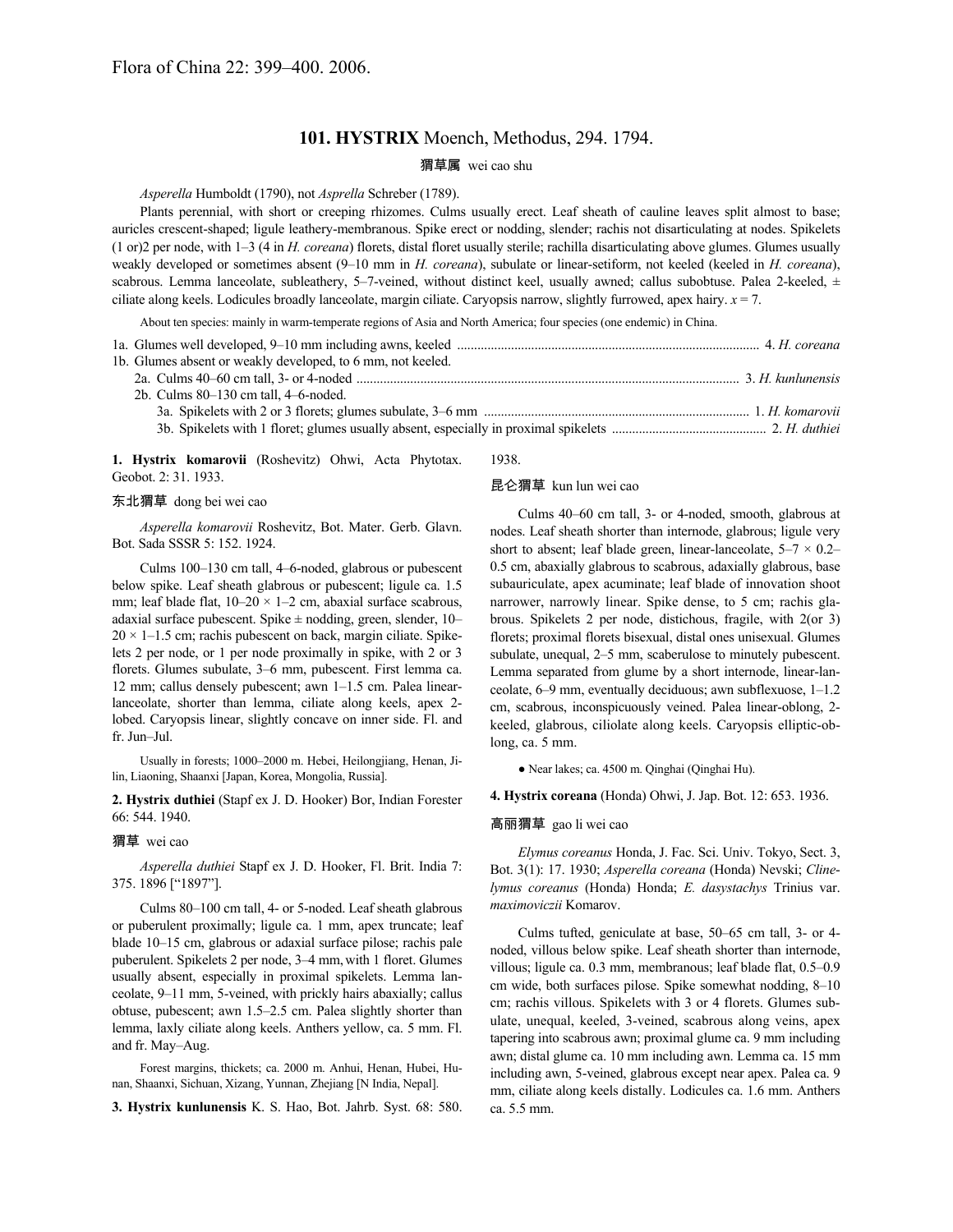# Flora of China 22: 399–400. 2006.

Sandy places on river banks. Heilongjiang, Jilin, Liaoning [N Korea, Russia (Far East)].